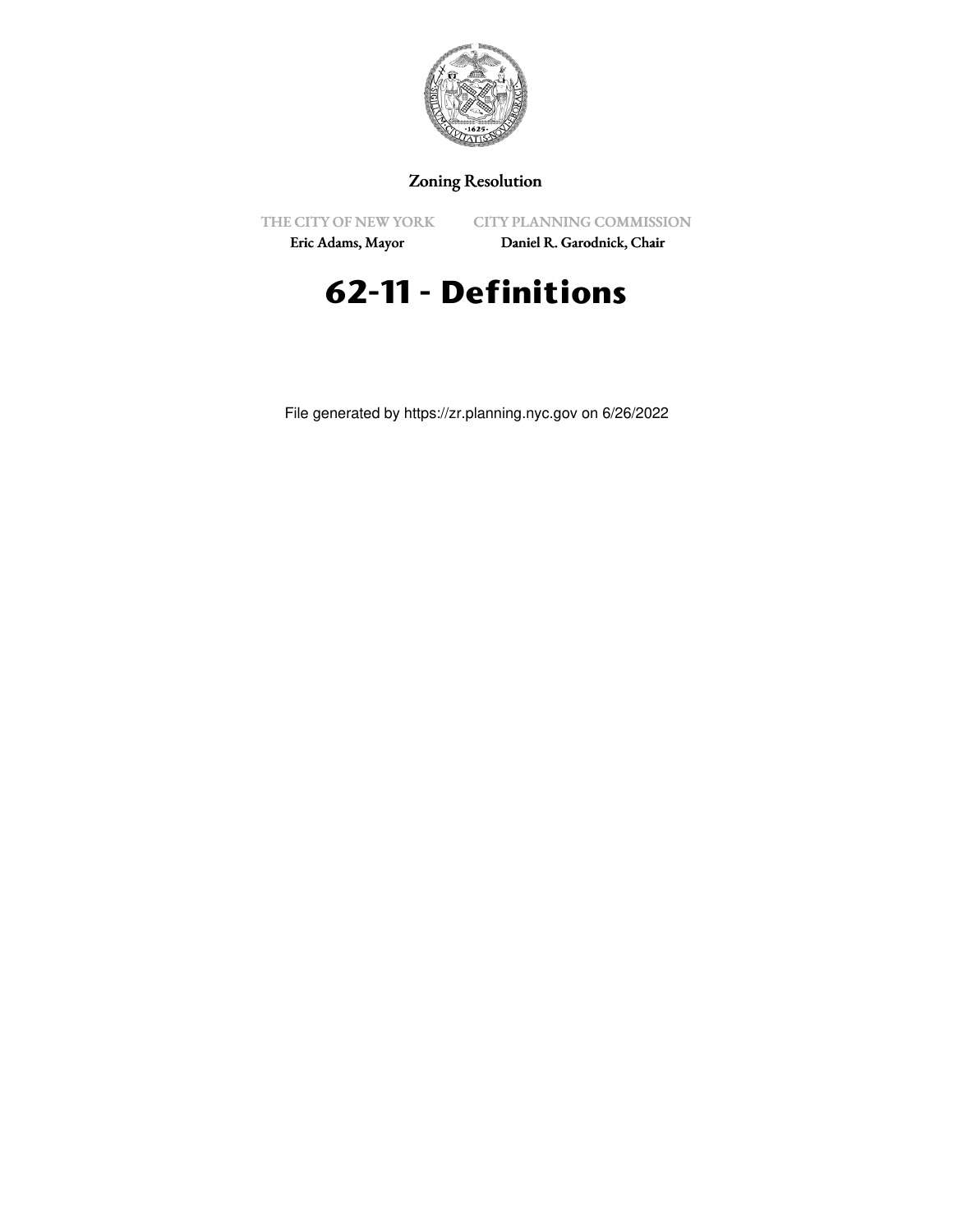# **62-11 - Definitions**

#### †

LAST AMENDED 11/23/2021

Definitions specially applicable to this Chapter are set forth in this Section. The definitions of other defined terms are set forth in Section 12-10 (DEFINITIONS) and Section 64-11 (Definitions).

#### Development

For the purposes of this Chapter, a "development" shall also include:

(a) an #enlargement#;

- (b) any alteration that increases the height or coverage of an existing #building or other structure#;
- (c) an #extension#; or
- (d) a change of #use# from one Use Group to another, or from one #use# to another in the same Use Group, or from one #use# listed in Section 62-21 (Classification of Uses in the Waterfront Area) to another such #use#.

However, a #development# shall not include incidental modifications to a #zoning lot#, including but not limited to, the addition of deployable flood control measures and any associated permanent fixtures, the addition of temporary structures such as trash receptacles, food carts or kiosks, and the incorporation of minor permanent structures such as light stanchions, bollards, fences, or structural landscaped berms and any associated flood gates. All such modifications shall remain subject to any associated permitted obstruction allowances, as applicable.

#### Floating structure

A "floating structure" is any vessel, barge or other water-supported structure, other than a floating dock #accessory# to a WD #use#, which is bounded by either open water, a dock or the #lot lines# of a #zoning lot#, and that is permanently moored or otherwise attached to a #pier#, wharf, dock, #platform#, bulkhead or flotation system for a period of more than 180 consecutive days. Support by means of a cradle or as a result of natural siltation shall not exempt a normally water-supported structure from this definition.

Any water-supported structure, other than a navigational vessel, docked for not more than 180 consecutive days for a purpose other than navigation or #accessory# to a WD #use#, shall be deemed to be a "temporary #floating structure#." Such temporary #floating structures# shall only be permitted subject to the approval of the Commissioner of Buildings or Business Services, as applicable.

#### Pier

A "pier" is a structure at the water's edge, not otherwise defined as a #platform#, that is: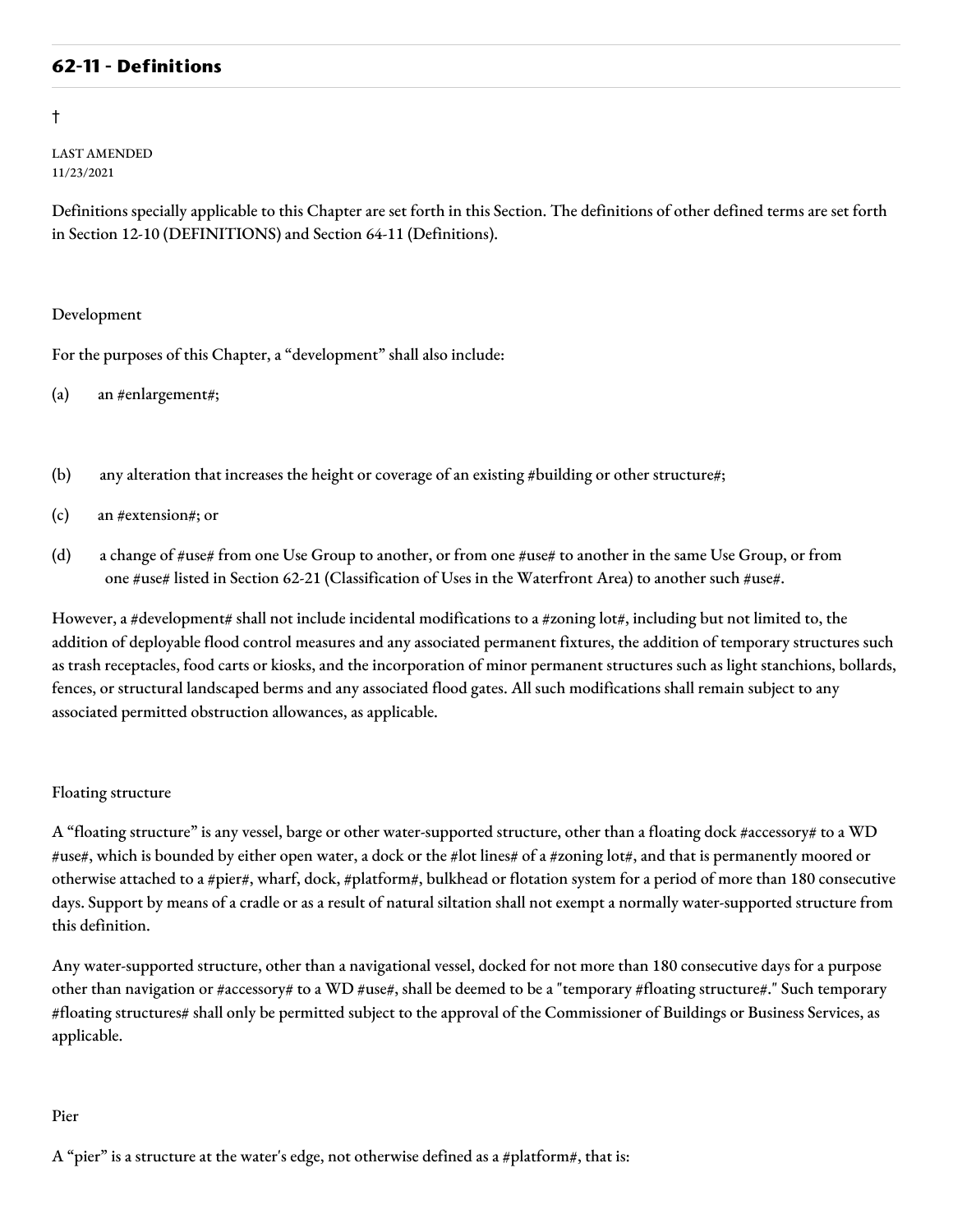- (a) a pile-supported overwater structure, or a portion thereof, that projects from a #shoreline#, bulkhead or #platform#; or
- (b) a solid-core structure, or a portion thereof, constructed for the docking of water-borne vessels, that projects from the land or from a #platform#.

Projections from #platforms# shall be considered #piers# if their length, measured from the portion of the #platform# from which they project, exceeds 50 percent of their width at such portion. Any further extensions from such projections shall be considered #piers# regardless of their configuration.



Pier (or Pier Portion)

Length - 600 feet Width - 100 feet Ratio -  $6:1 > 1:2$  (length to width)

 $(62 - 11.1)$ 

Pier, existing

An "existing pier" is a #pier# where at least 75 percent of its surface is visible in the April 1988 Lockwood, Kessler and Bartlett aerial photographs of New York City.

Pier, new

A "new pier" is any #pier# other than an #existing pier#.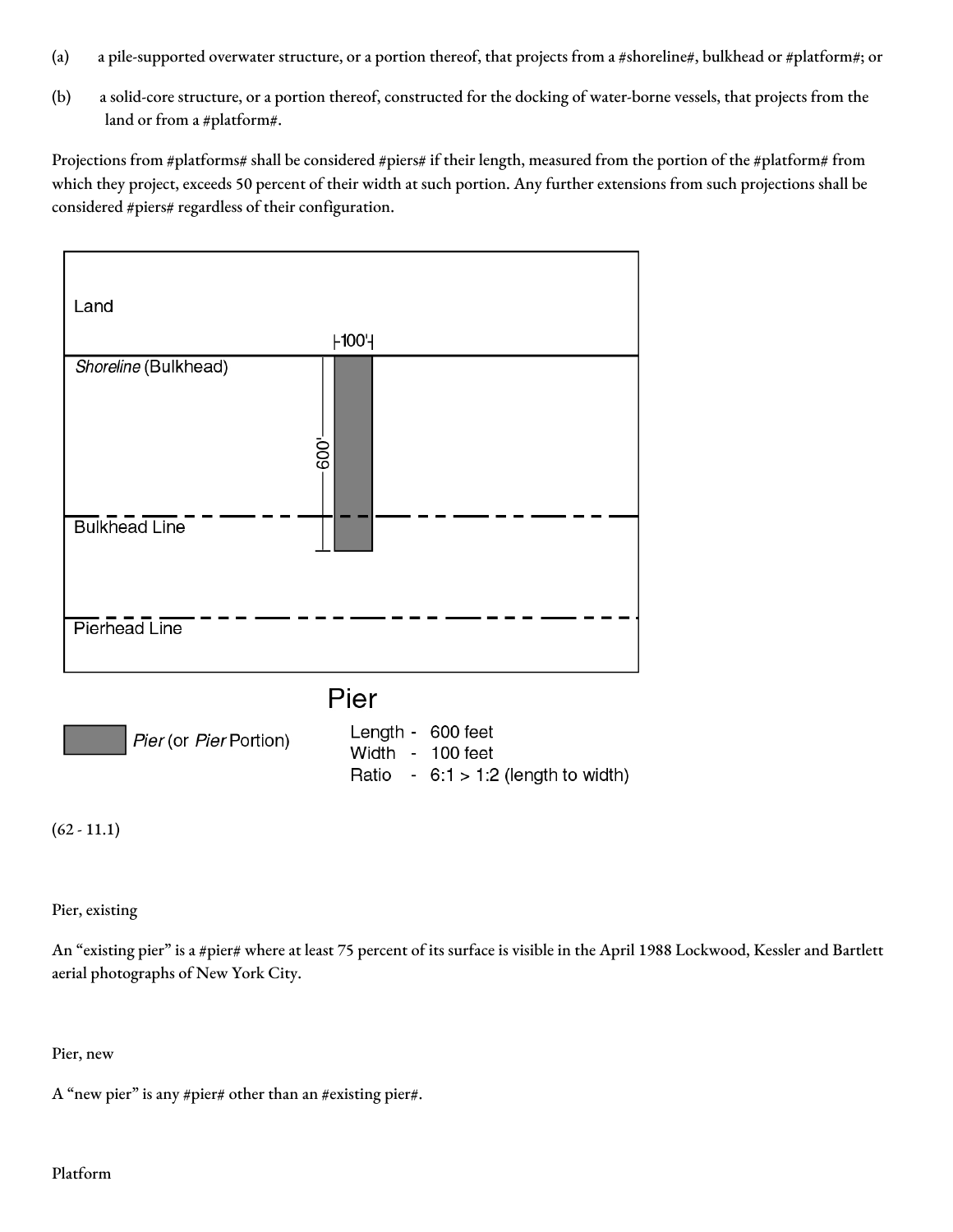A "platform" is a pile-supported or solid-core structure at the water's edge, or a portion thereof, that:

- (a) is permanently connected to the land; and
- (b) has a seaward dimension that does not exceed 50 percent of its dimension along the land to which it is connected.



Platform

Length - 500 feet

Width - 1,000 feet Ratio -  $0.5:1 \leq 1:2$  (length to width)

 $(62 - 11.2)$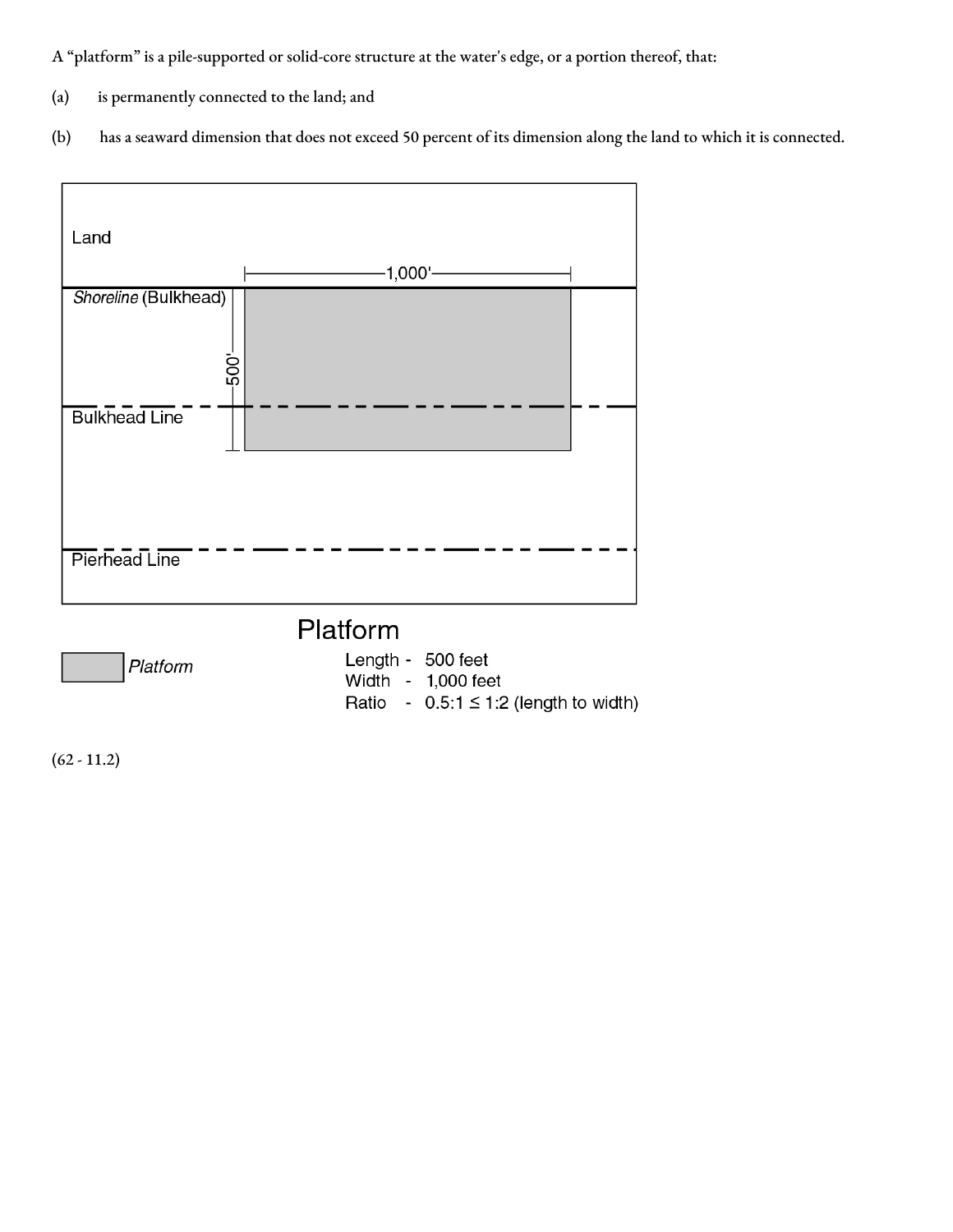



 $(62 - 11.3)$ 

Platform, existing

An "existing platform" is a #platform# where at least 75 percent of its surface is visible in the April 1988 Lockwood, Kessler and Bartlett aerial photographs of New York City.

Platform, new

A "new platform" is any #platform# other than an #existing platform#.

Predominant or predominantly

"Predominant" or "predominantly" shall mean that a #use# or a group of #uses# comprises at least 75 percent of the total #floor area# of the #building# or on the #zoning lot# or, in the case of open #uses#, the #lot area# or #pier# #water coverage#, as applicable.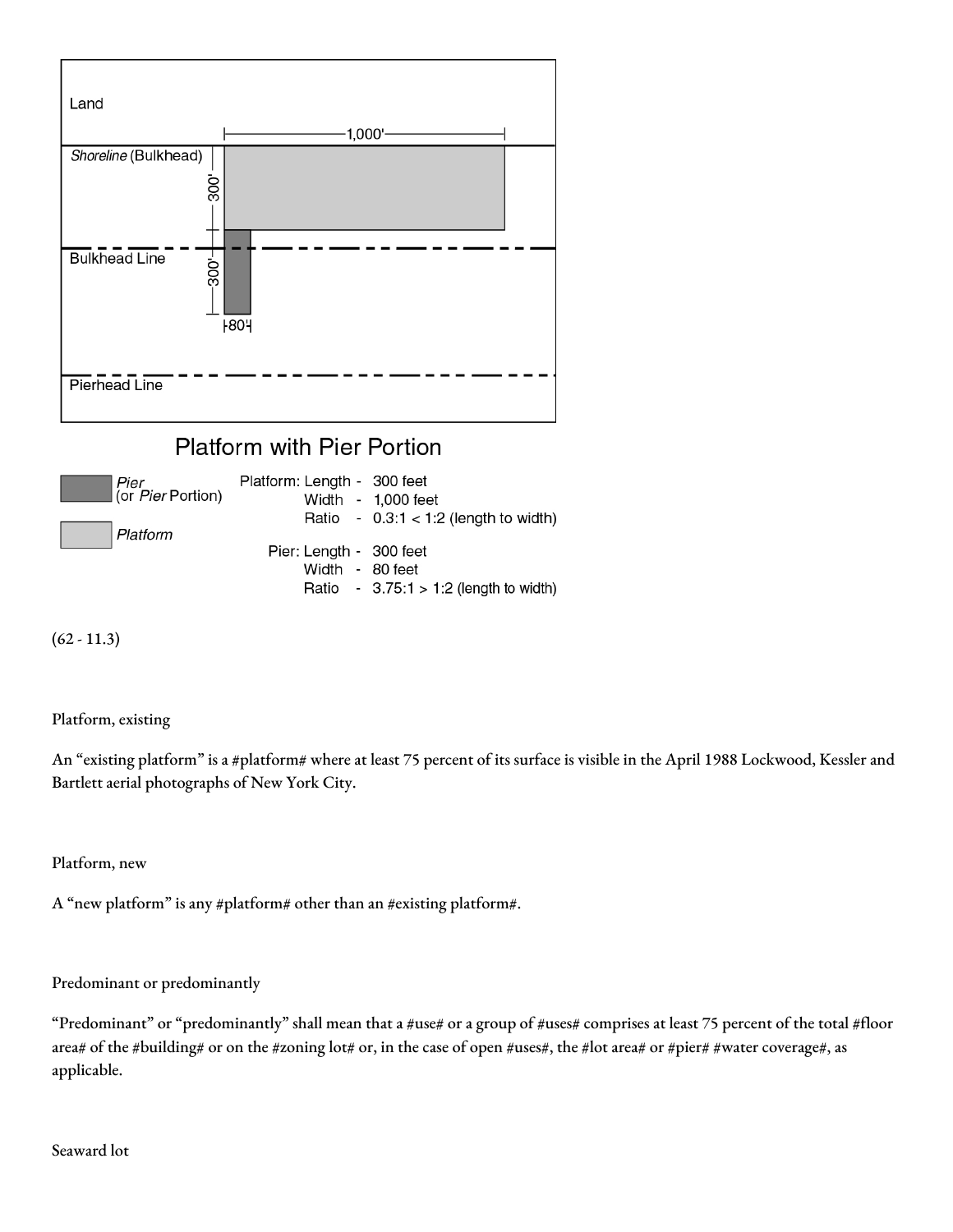A "seaward lot" is the portion of a #waterfront zoning lot# located seaward of the bulkhead line, except for any land above water included as part of the #upland lot#.



# SEAWARD/UPLAND LOTS  $(62 - 11.4)$

#### Shore public walkway

A "shore public walkway" is a linear public access area running alongside the shore or water edges of a #platform# on a #waterfront zoning lot#.

#### Supplemental public access area

A "supplemental public access area" is a public access area provided on a #waterfront zoning lot#, in addition to other required public access areas, in order to fulfill the required #waterfront public access area# requirements. A #supplemental public access area# shall not include a #shore public walkway# or an #upland connection#.

#### Tidal wetland area

A "tidal wetland area" is an area planted with species tolerant of saline water inundation that is located between the mean low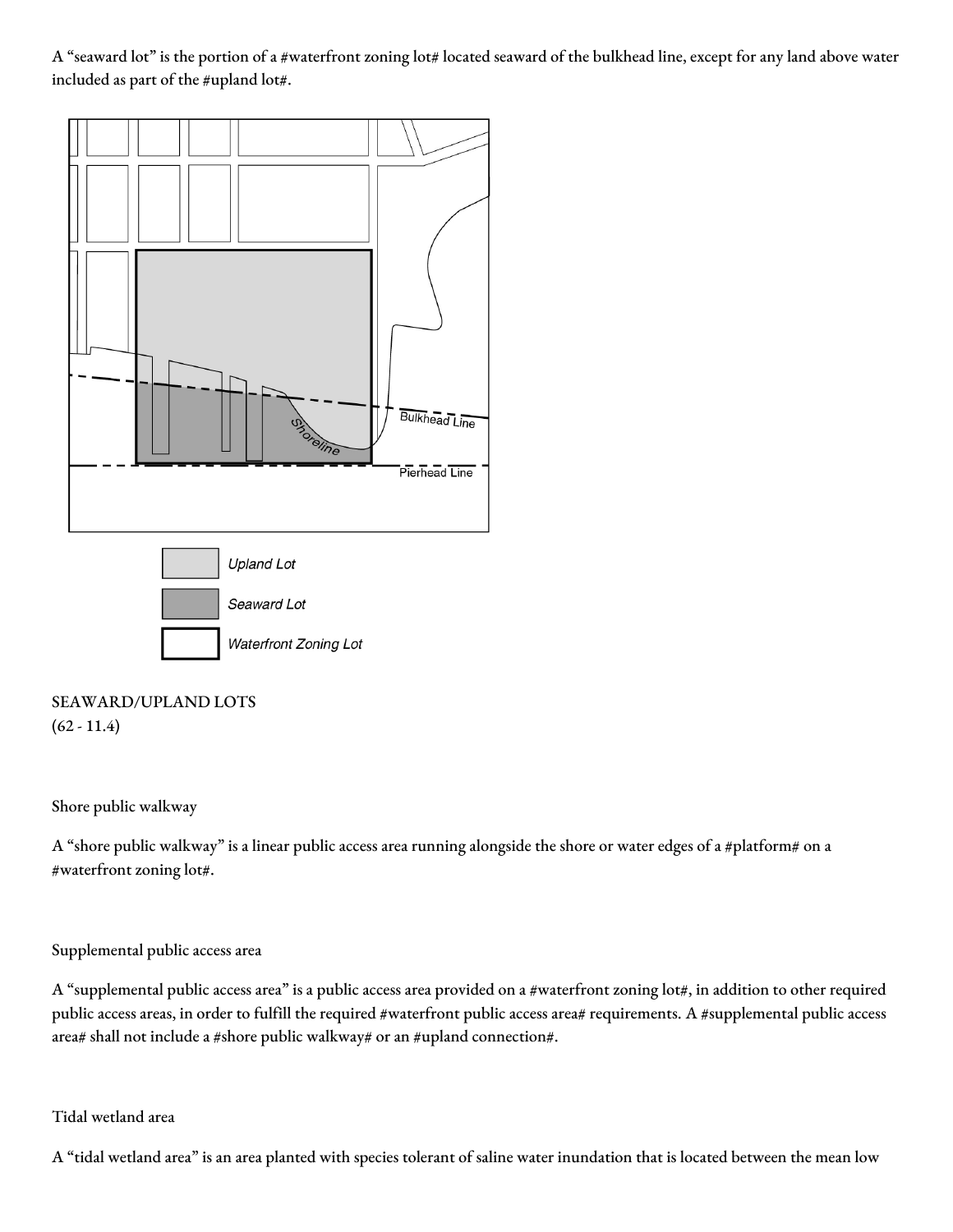water line and the landward edge of the stabilized natural shore or bulkhead. Such area may be used to satisfy requirements for #waterfront yards#, #shore public walkways# and planting in this Chapter.

# Upland connection

An "upland connection" is a pedestrian way which provides a public access route from a #shore public walkway# to a public sidewalk within an open and accessible #street#, #public park# or other accessible public place.

# Upland lot

An "upland lot" is the portion of a #waterfront zoning lot# located landward of the bulkhead line. Where a portion of the #shoreline# projects seaward of the bulkhead line, such land above water shall be included as part of the #upland lot# (see illustration of Seaward/Upland Lots).

## Visual corridor

A "visual corridor" is a public #street# or open area within one or more #zoning lots# that provides a direct and unobstructed view to the water from a vantage point within a public #street#, #public park# or other public place.

### Water coverage

"Water coverage" is the portion of a #zoning lot# seaward of the #shoreline# that, when viewed directly from above, would be covered by a #pier#, #platform# or #floating structure#, including portions of #buildings or other structures# projecting over the water from such structures. #Water coverage# shall not include docking or navigational appurtenances which may project from the aforementioned structures.

# Waterfront block or waterfront zoning lot

A "waterfront block" or "waterfront zoning lot" is a #block# or #zoning lot# in the #waterfront area# having a boundary at grade coincident with or seaward of the #shoreline#. For the purposes of this Chapter:

- (a) a #block# within the #waterfront area# shall include the land within a #street# that is not improved or open to the public, and such #street# shall not form the boundary of a #block#;
- (b) a #block# within the #waterfront area# that #abuts# a #public park# along the waterfront shall be deemed to be part of a #waterfront block#; and
- (c) a #zoning lot# shall include the land within any #street# that is not improved or open to the public and which is in the same ownership as that of any contiguous land.

Any #zoning lot#, the boundaries of which were established prior to November 1, 1993, and which is not closer than 1,200 feet from the #shoreline# at any point and which does not #abut# a #public park# along the waterfront, shall be deemed outside of the #waterfront block#.